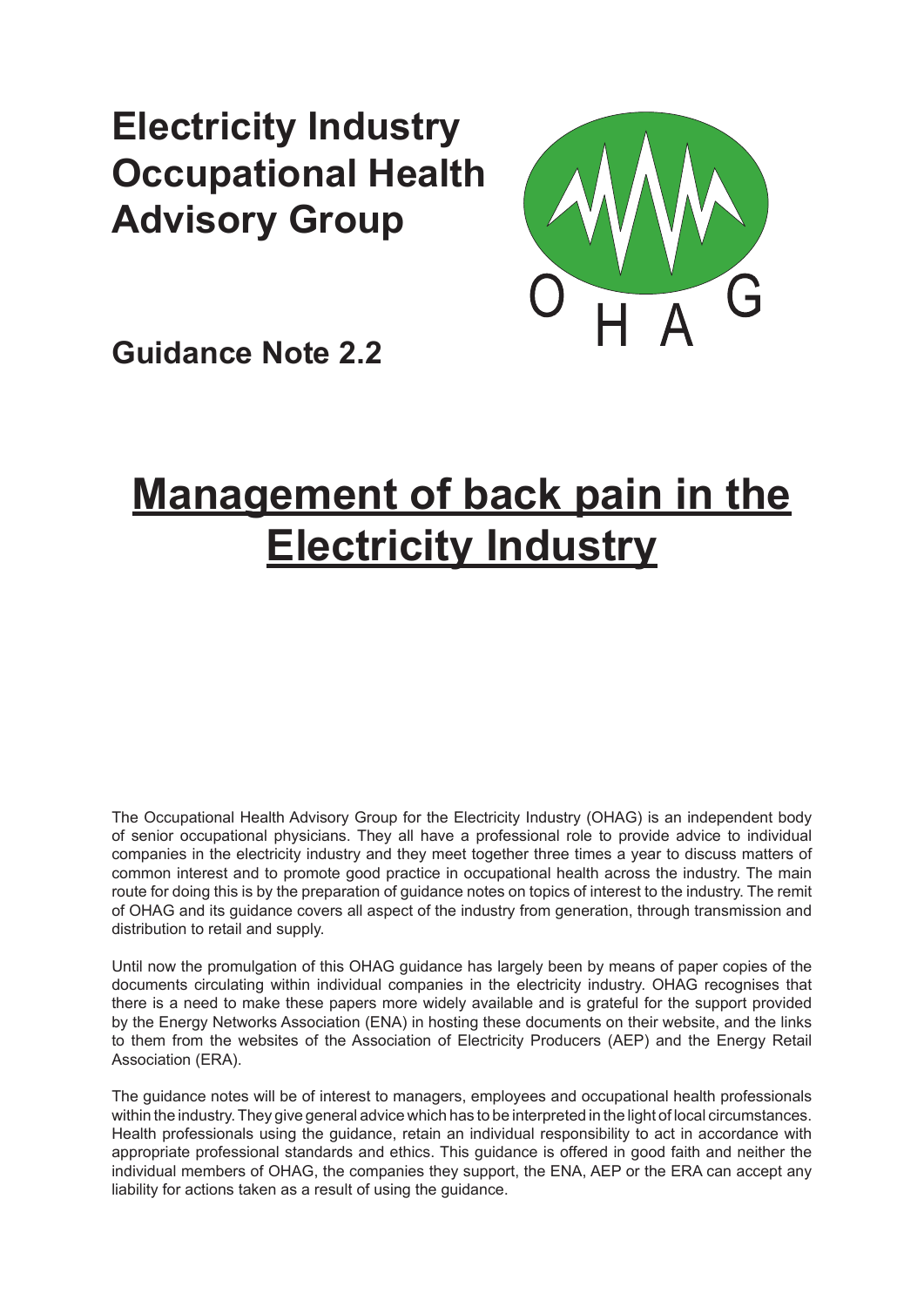

# **The Management of Back Pain in the Electricity Industry**

# **Introduction 1.**

Disability from back pain in people of working age is a major medical problem. Its greatest impact is on the lives of those affected and their families. However, it also has a major effect on industry through absenteeism and avoidable costs (the CBI estimates the cost to industry from lost time due to back pain at £208 per employee per annum). Since the 1980s the level of disability associated with back pain has increased but the incidence of back pain has hardly altered.

The Royal College of General Practitioners published guidelines for the treatment of acute back pain to its members in 1995, the Faculty of Occupational Medicine issued guidelines in 2000.

# **Aims of this Document 2.**

The aims of this document:

To outline the current evidence based approach to the management of back • pain in the workplace.

# **Relevant Legislation 3.**

- Management of Health and Safety at Work Regulations 1999 •
- Health and Safety at Work Act 1974
- Disability Discrimination Act 1995 •
- Manual Handling Regulations 1992 •

# **Relevant Guidance 4.**

- Occupational Health Guidelines for the Management of Low Back Pain at Work (2000), FOM, London
- Waddell G, Burton K (2004). Concepts of Rehabilitation for the Management of Common Health Problems. TSO, London
- The Health and Work Handbook: FOM, SOM, RCGP, DWP 2005 •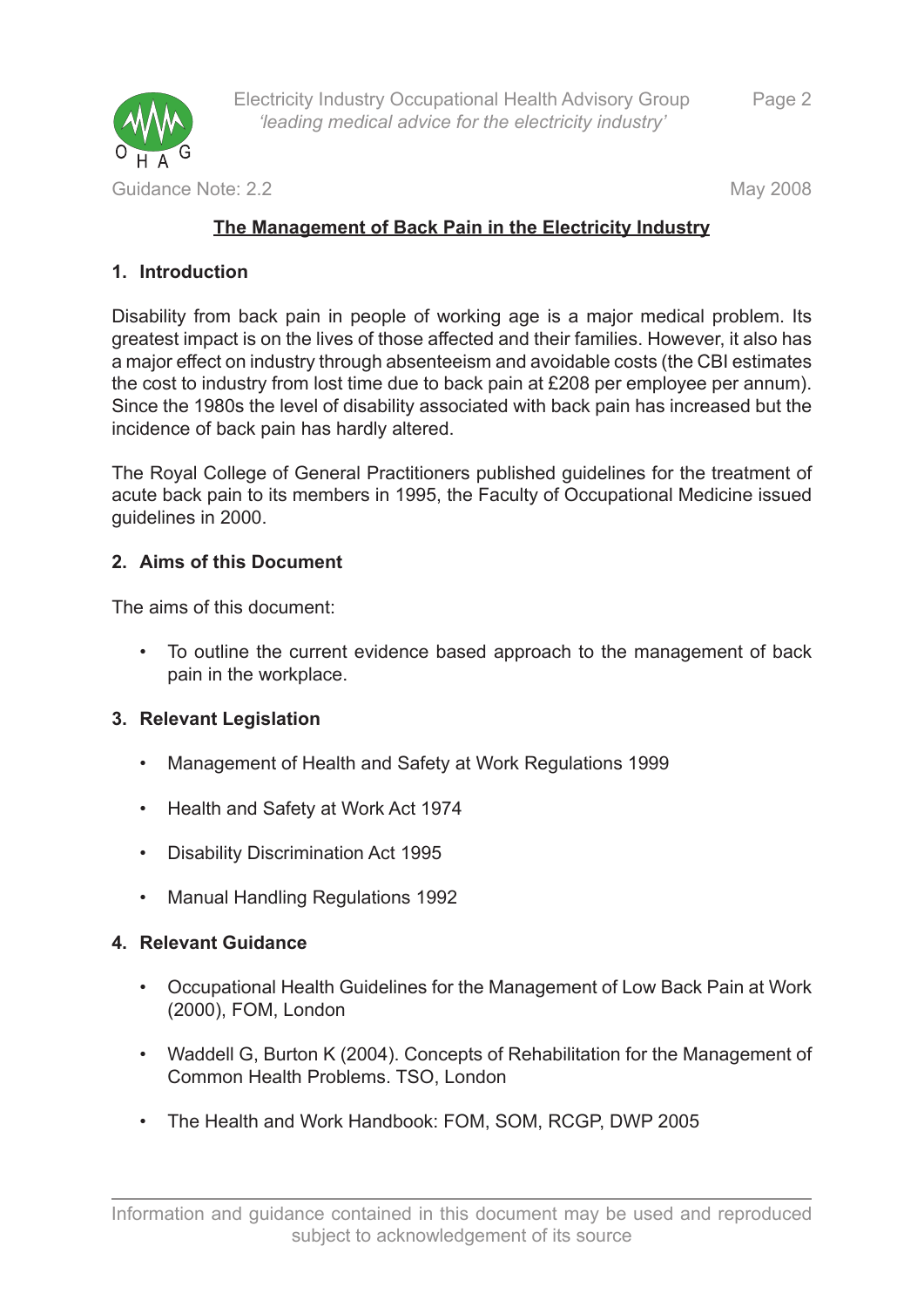

Guidance Note: 2.2 May 2008

#### **Low Back Pain at Work 5.**

#### **The Cause of Back Pain a.**

All individuals reporting low back pain at work (associated with or without sickness absence) sufficient to cause them difficulty carrying out their normal work role should be referred for OH advice. The first stage of the process is a diagnostic assessment according to the following categories.

Simple or Mechanical Back Pain i.

Simple back pain, often called 'mechanical' back pain, can present at any age between 20 and 55. The level of pain varies with physical activity and time. The patient is otherwise well. 90% recover within 6 weeks. A previous history of low back pain, particularly if associated with a long-term spell of sickness absence, is linked to increased probability of further sickness absence.

ii. Nerve Root Pain

Symptoms might include low back pain, but in addition leg pain and numbness/ tingling spreading into the foot. The leg pain is usually worse than the back pain. The cause is often a prolapsed (slipped) disc. The recovery and return to work times are longer than with simple back pain, with on average 50% returning to work by 6 weeks.

iii. Other Causes

Individuals with symptoms that do not fit easily into the above categories, including those with unusual symptoms, may have another cause for their back pain. Further investigation may be necessary.

#### **Medical (including OH) Management b.**

The early management of acute back pain is extremely important. Traditional treatment with prolonged bed rest and restricted activity merely promotes the development of chronic pain and disability.

Following diagnosis an appropriate explanation of the problem should be provided to the individual and a treatment plan agreed and implemented. The majority of individuals will have simple back pain – they should be encouraged to maintain physical activity and minimise their time off work. Advice regarding adequate pain control should be provided. Physiotherapy should be considered if symptoms persist for more than a few days. Bed rest should be minimised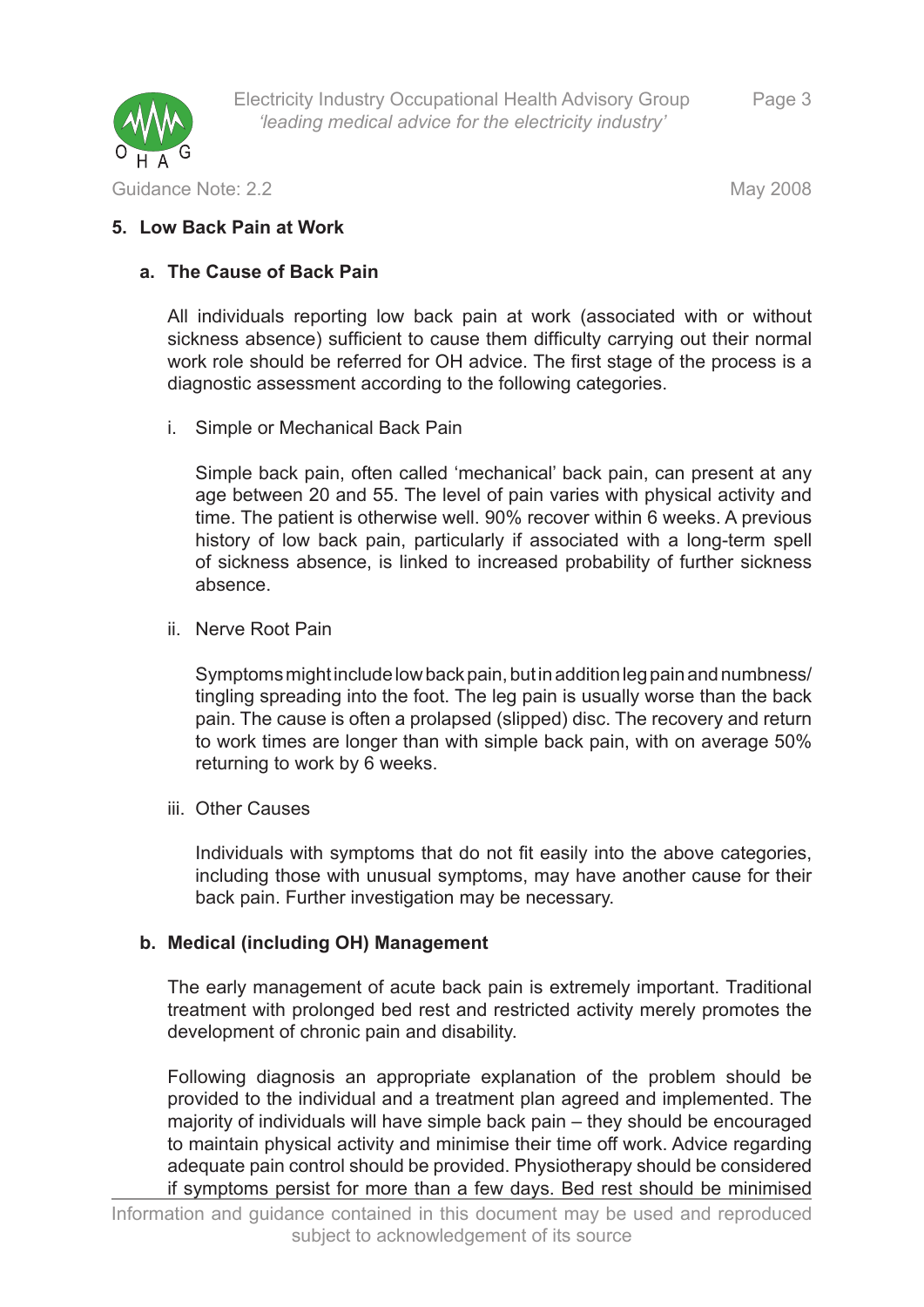

Electricity Industry Occupational Health Advisory Group *'leading medical advice for the electricity industry'*

Guidance Note: 2.2 May 2008

– no more than two or three days followed by progressive mobilisation. Such individuals can be reassured that there is unlikely to be a major problem with their back and that a return to normal and full activity is appropriate. Temporary workplace adjustments to assist an individual returning to work can be helpful. Such restrictions or adjustments should not be needed on a long term basis and for the majority of individuals a return to normal work activity by 6 weeks should be achievable.

# **Workers having difficulty returning to normal duties after 6 weeks c.**

It is important to dispel the misconception that it is necessary to be free of pain before a return to work is possible. In the Electricity Industry it may be necessary for OH to work with managers to ensure that employees can return into duties where cognitive impairment linked to analgesic use can be supported.

For all individuals having difficulty returning to normal activity after 6 weeks a review of diagnosis and treatment are needed. Input from an appropriate physical therapist is recommended. The concept of hurting not equating to harming should be reinforced and any dysfunctional health beliefs addressed. Written information in the form of the Back Booklet can be helpful. Treatment and vocational rehabilitation interventions should be communicated to the individual's GP so that all health professionals can provide a consistent and appropriate message to the individual. Fear avoidance behaviour must be tackled. A return to work through a process of structured rehabilitation should be encouraged and arranged as soon as possible. If appropriate support form a multidisciplinary back rehabilitation team might be helpful.

# **Recommendations 6.**

- All employees who are off work with a certificated cause of absence due to back pain should be referred promptly to OH for assessment and advice. Referral as early as two weeks into a period of work absence should be considered. •
- OH should assist in the recovery and return to work process through modern evidence based principles
- Individuals with simple or mechanical back pain may benefit from temporary work modification. However, care should be taken to avoid unnecessary restriction as this could inadvertently create disability through reinforcing fear avoidance behaviour. •
- Individuals with simple or mechanical back pain and difficulty returning to normal activities by 6 weeks should be specifically targeted for referral to OH •